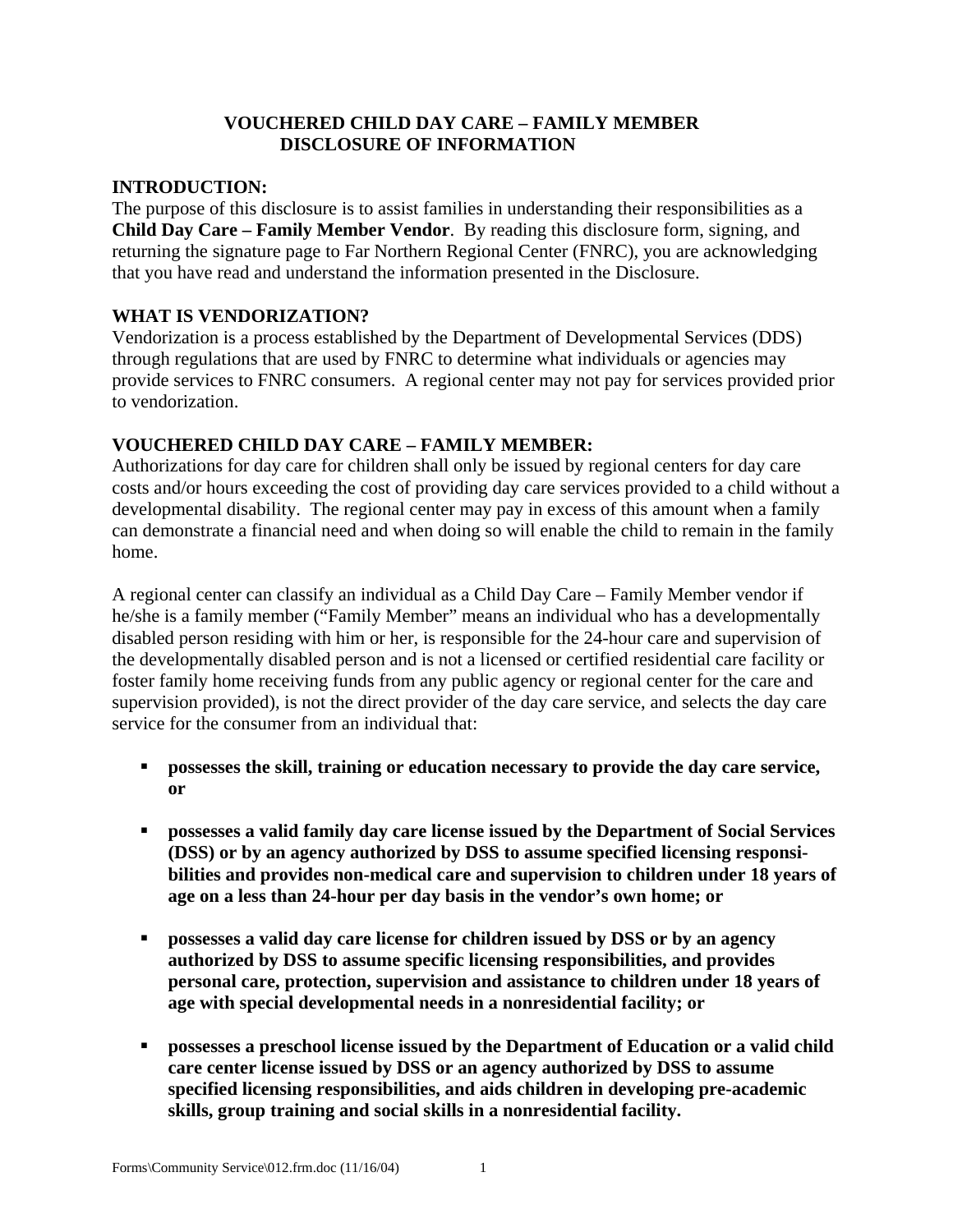### **WHAT WILL BE MY RESPONSIBILITES AS A CHILD DAY CARE – FAMILY MEMBER VENDOR?**

It is your responsibility to select, monitor, and assign duties to the child day care worker or agency providing the non-medical day care services to your family member. You will be responsible for ensuring that the individual selected to provide the child day care services possesses the skill, training, or education necessary to provide the service.

## **CAN I HIRE MYSELF?**

No. Title 17, California Code of Regulations, prohibit you from being the direct provider of the Child Day Care services.

# **WHAT RECORDS WILL I NEED TO KEEP AND FOR HOW LONG?**

You are required to keep the following financial and service records to support all billings for **five (5) years from the date of final payment for the state fiscal year in which services were rendered:**

- Name of child day care worker(s)
- $\blacksquare$  Date of birth of child day care worker(s)
- Social Security number of child day care worker(s)
- $\blacksquare$  Address of child day care worker(s)
- $\blacksquare$  Telephone number of child day care worker(s)
- Date and time of child day care service
- **Location of child day care service**
- Hourly units of service

# **HOW MUCH WILL I PAY MY CHILD DAY CARE WORKER?**

You should pay the day care worker in accordance with your agreement with him/her, but at least minimum wage under state and federal law, and in conformity with the information you provided to FNRC which was used to establish your hourly rate. The hourly rate should include an approximate 20% factor for fringe benefits if you select an individual day care worker to provide services. The fringe benefits are limited to: federal and state taxes, state disability insurance, social security, Medicare, unemployment insurance, employee training tax, life insurance, health insurance, dental insurance, vision insurance, retirement, and long-term disability insurance. Questions about current minimum wage and requirements may be directed to the Office of the California Labor Commissioner, phone number(s)for which can be found in the government section of your phone book.

### **ARE VENDORS EMPLOYEES OF FNRC?**

No. As a vendor for Child Day Care - Family Member you will be an independent contractor, not an employee of FNRC.

# **AS A VENDOR WILL I BE CONSIDERED AN EMPLOYER?**

The government may consider you the child day care worker's employer. You may be responsible for withholding federal, state, and local taxes from the day care worker's wages and for paying and reporting the day care worker's payroll taxes and wages to the IRS and the Employment Development Department (EDD). You may also have to provide workers' compensation for the workers you hire. If you do not know how to do this, it is your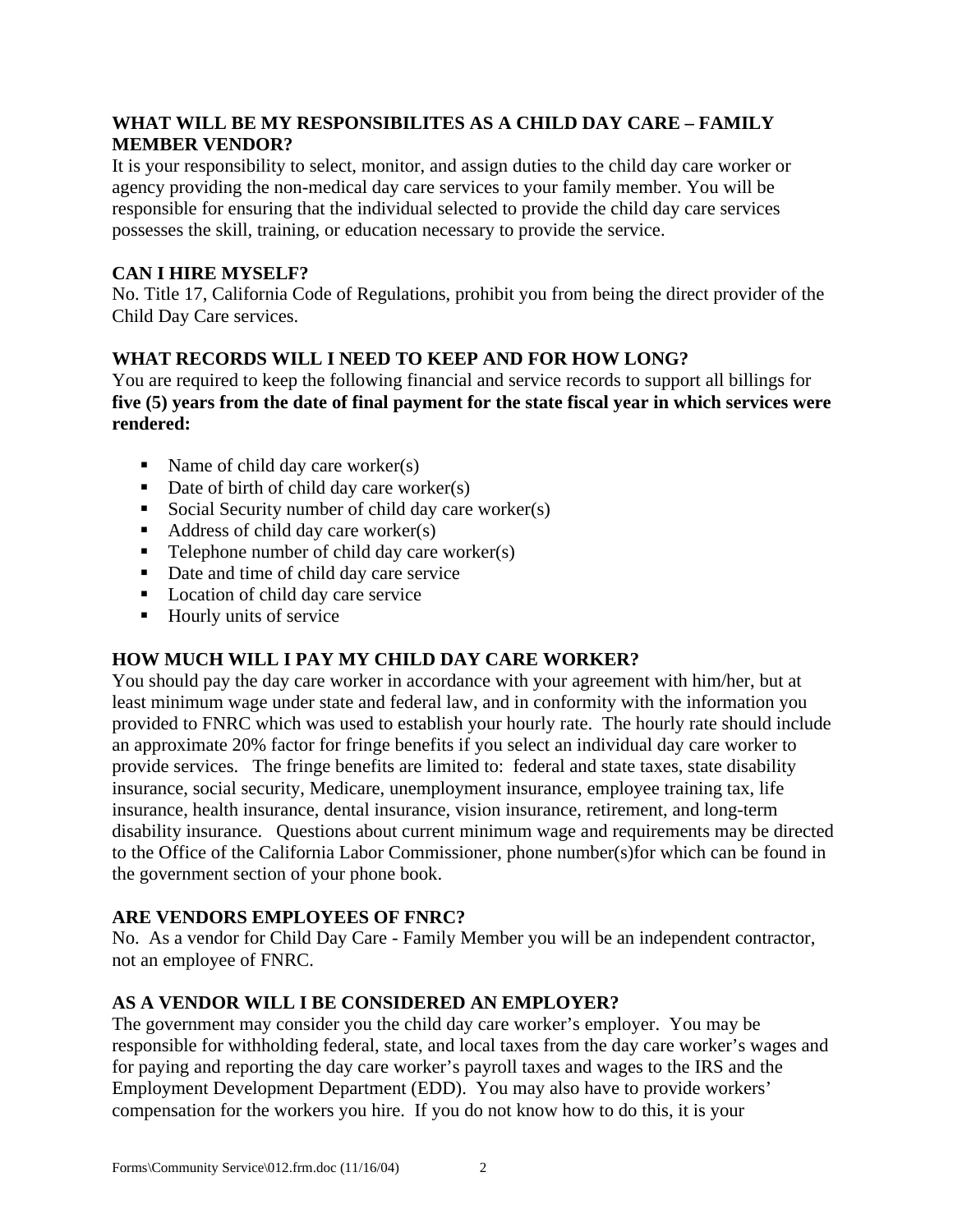responsibility to contact a tax consultant, IRS, EDD or a worker's compensation carrier for more information.

### **HOW DOES THIS AFFECT MY GOVERNMENT BENEFITS?**

If you are receiving SSI, social security benefits, veterans' benefits or welfare, the money you receive for the vouchered services is exempt and will not affect your benefits providing you pay it all to your employee(s). If your employee receives government benefits, the earned income you provide them may affect their benefits, and they will need to report the wages they receive from you.

## **HOW DOES THIS AFFECT MY PERSONAL TAXES?**

FNRC cannot render tax or employment law advice. You should consult your personal attorney and/or tax advisor on these issues. There is information from the IRS, Franchise Tax Board, Social Security Administration, and Employment Development Department at the numbers listed in the government section of your phone book.

### **WILL MY INSURANCE BE AFFECTED BY MY BECOMING A VENDOR?**

FNRC strongly recommends that you contact your insurance agent or broker to determine what effect becoming a Child Day Care – Family Member vendor will have on your current coverage or what additional coverage you may need. FNRC carries no liability insurance covering any vendor including you, your employee(s) or the consumer.

## **HOW DO I BECOME A VENDOR?**

The following forms must be completed, signed, and returned to the Community Services Division at Far Northern Regional Center, P. O. Box 492418, Redding, CA 96049-2418:

- Vendor Application (DS 1890)
- $\blacksquare$  IRS W-9 Form
- **Exercise Disclosure of Information Form**
- Home and Community Based-Services Provider Agreement  $(6/99)$
- **•** Vendor Conflict of Interest Questionnaire

Upon receipt of the completed forms, you will be assigned a Vendor Number. You will then be established as a Child Day Care –Family Member vendor for your family member with a developmental disability (consumer).

## **HOW AND WHEN SHOULD I RECEIVE PRE-AUTHORIZATION FOR CHILD DAY CARE SERVICES ONCE I AM VENDORED?**

Once you have been approved as a vendor, your family member's Service Coordinator will meet with you to determine the need and then complete an authorization. This form will be processed by FNRC and a copy mailed to you. The form states the time period you are authorized to utilize services, the number of hours of service you are authorized to utilize, and the rate of payment you will receive per hour for authorized service.

# **WHO CAN I EMPLOY AS A CHILD DAY CARE WORKER?**

Child day care workers are solely your employees. You cannot provide the service and pay yourself. They must be at least 18 years of age and possess the skill, training, and education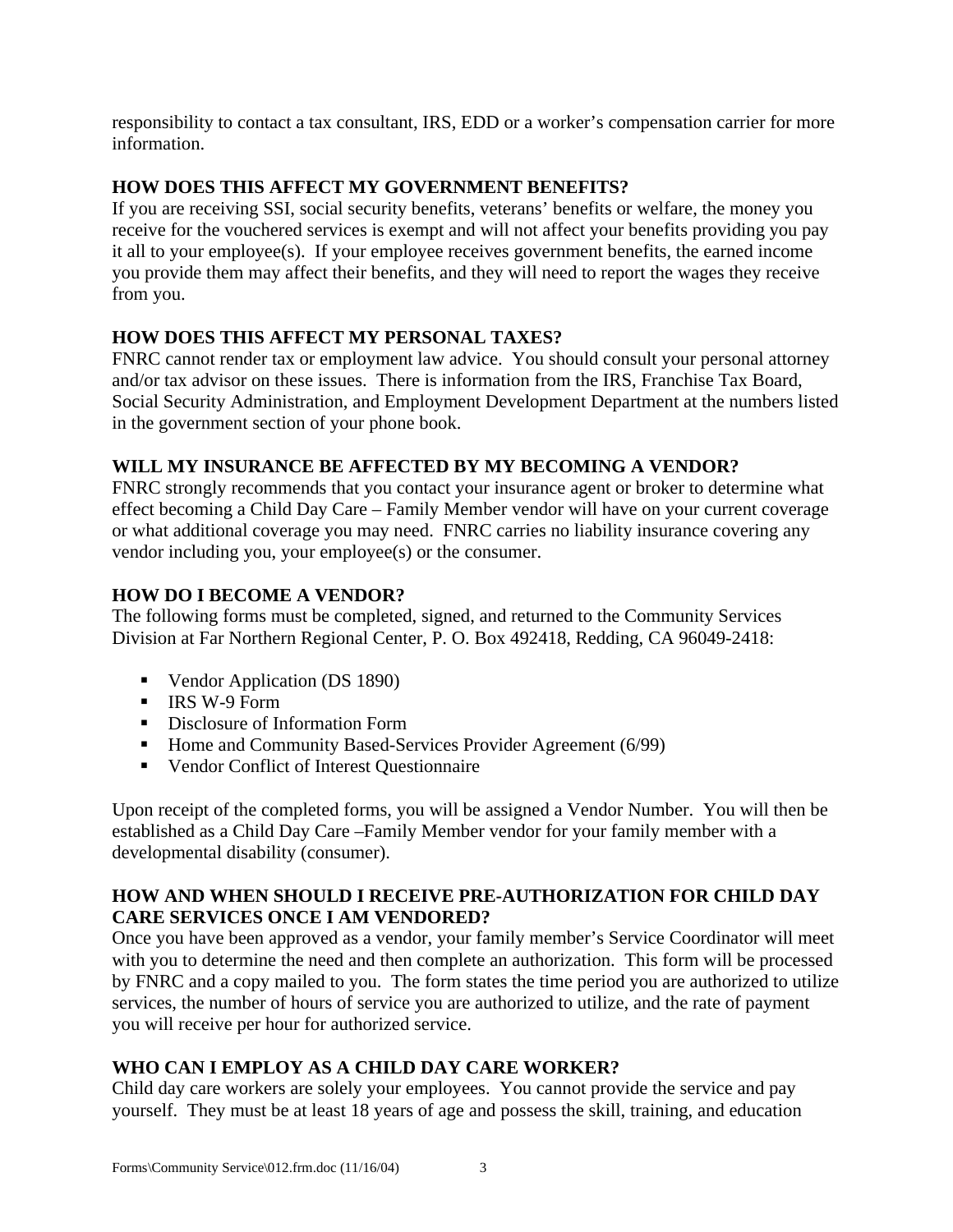necessary to provide the child day care service. See section "**What will be my responsibilities as a Child Day Care – Family Member Vendor."** 

### **HOW DO I BILL FNRC FOR CHILD DAY CARE SERVICES?**

For each month you are authorized to utilize child day care services you must submit a **Vouchered Services Billing Form**. The following information will need to be provided on each billing form before FNRC can make payment to you:

- Consumer name
- Vendored family member name (You)
- $\blacksquare$  Vendor number
- Vendor address
- Vendor phone number
- Consumer UCI number
- Date of service
- Address where child day care services were provided
- Start and end times of service provided
- **Number of hours child day care worker worked**
- Amount billed to the regional center
- Name of child day care worker
- Child day care worker's social security number
- Child day care worker's address
- Child day care worker's signature certifying he/she provided the child day care services listed, and his/her acknowledgment that if he/she give information that is untrue, he/she may be fined or go to jail.
- Your signature, as the vendor, certifying that the information provided on the form is true and correct, and that the person signing the form is the only person who employed, supervised, and assigned duties to the child day care worker(s) listed on the form, in addition to having read and followed all child day care service program requirements and the terms and conditions pursuant to Title 17, California Code of Regulations, Sections 50604(a), 50604(d), 54326(a)(10), 54355(b)(1) through (5), 54355(g)(1)(A) & (B), and that all information on the billing form is correct and complete and that you understand if you give information that is untrue, you may be fined or go to jail.

#### **HOW DOES FNRC PAY FOR SERVICES?**

FNRC pays in arrears, usually within thirty (30) days of receipt of your billing. A billing received by the fifth  $(5<sup>th</sup>)$  working day of the month after the month of service should be paid on or about the twentieth  $(20<sup>th</sup>)$  of that month. If the Vouchered Services Billing Form is incomplete, payment will be delayed until all required billing information is obtained from you. By law, FNRC cannot pay for services in excess of those authorized or services provided prior to vendorization.

### **WHO SHOULD I CONTACT IF I HAVE FURTHER QUESTIONS?**

Contact the Service Coordinator for the individual (consumer) that will be receiving the child day care services.